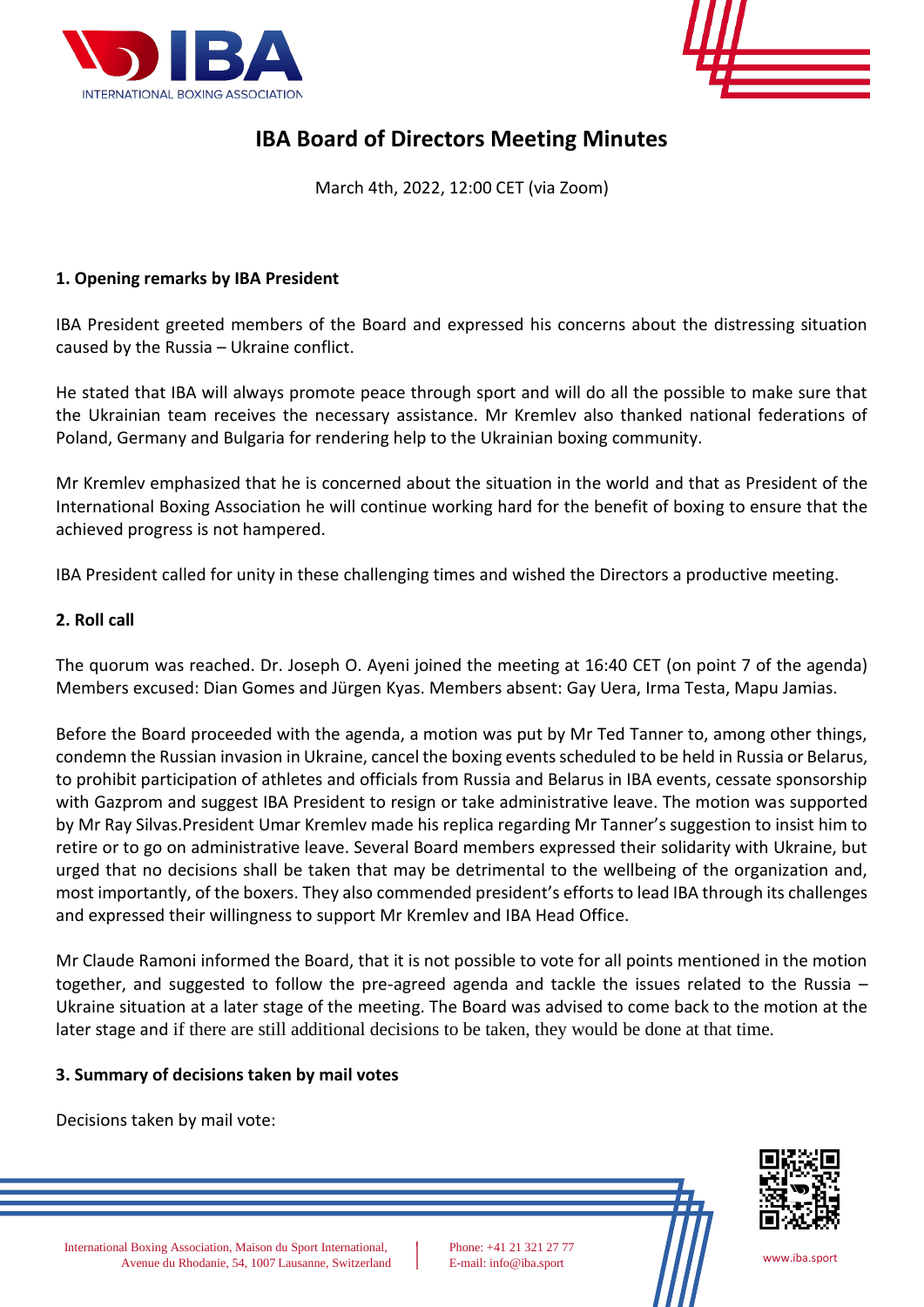



to authorize the IBA Ethics Committee on a temporary basis (until the appointment of the Interim Nomination Unit) to exercise vetting of candidates for a position as Continental President;

• to renounce to any Annual Affiliation Fee for the year 2022; the decision will be submitted to the Congress called on May 2022 for ratification;

• to appoint the BIIU Interim Nomination Unit members in accordance with article 51.11 (c) of the Constitution;

• to accept the name of World Boxing Tour concept as a potential part of the IBA competition structure, with Diamond, Gold, Silver and Bronze Belt levels;

• to allow gold, silver and bronze boxing gloves to be used by all competitors, for all bouts, in the World Boxing Tour Gold, Silver and Bronze tournaments respectively, as an exception to the IBA Technical and Competition Rule 44.1,;

• to allow up to two boxers per NF per weight category in the World Boxing Tour tournaments, as an exception to the IBA Technical and Competition Rule 5.2;

• to delegate to the IBA Legal Counsel the authority to update across all IBA Regulations, Constitution references from AIBA to the IBA;

to approve the IBA Regulations on Congress and Elections, select Genius Sport as Independent Vetting Firm, ratify the Skills Map prepared by the BIIU Nomination Unit, fix the deadline to file nominations for offices on the Board on 2 March 2022 at 6pm CET and authorize the use of online forms;

- to approve the IBA Regulations on appointment of Honorary Officials;
- to approve change of Sport Nationality of the boxer Haghighat-Joo, from Canadian to Sierra Leonean;
- to approve the final draft of the Boxing Olympic Qualification System for Paris 2024.

# **4. Approval of previous meeting minutes**

The previous meeting minutes were approved by the Board.

# **5. Update on the Boxing Qualification system for Paris 2024 and report on cooperation with the IOC**

Mr István Kovács reported on the communication with the IOC regarding sport-related matters, including the qualification system for Paris 2024.

Mr Marko Petric presented the latest updates on the weight categories that are being proposed for Paris 2024 as per established by the IOC quota – 7 Men's and 6 Women's events. He also touched upon the 5 phases of qualification, quota places distribution and qualification period that are being considered and are pending the IOC approval.

Board members commended the efforts of the IBA Head Office to create a fair qualification system and urged that all the events that will give points for qualification shall be organized under the supervision of IBA and the officials shall be appointed by IBA to ensure the integrity of each tournament.

Mr Oleksandr Khyzhniak, in turn, praised the initiative of IBA to launch World Boxing Tour that will potentially form part of the qualification system and gave his feedback on one of the first test events – Strandja Memorial, requesting IBA to have taping on site for all boxers to ensure the wellbeing of the competing athletes.



International Boxing Association, Maison du Sport International, Phone: +41 21 321 27 77 Avenue du Rhodanie, 54, 1007 Lausanne, Switzerland E-mail: info@iba.sport [www.iba.sport](http://www.iba.sport/) www.iba.sport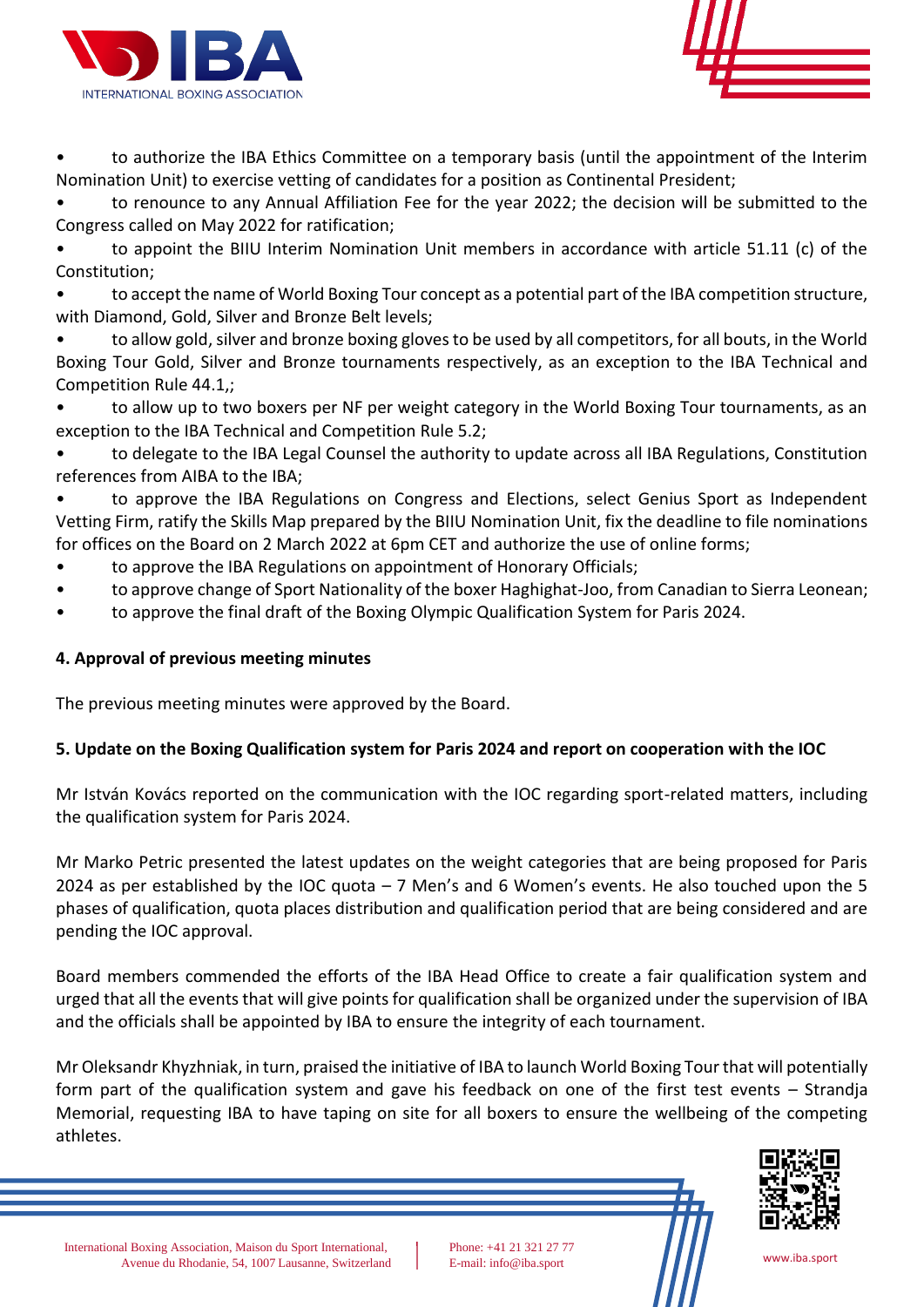



# **6. Appointment of IBA Strategy, Finance, Audit Committees**

As per the Governance Reform Group recommendations, the Board is to establish the Finance Committee, Audit Committee and Strategy Committee.

The Board was proposed to elect:

- 3 or more members of the Audit Committee;
- 3 members of the Finance Committee;
- 3 members of the Strategy Committee.

Each appointment is subject to further approval by the Interim Nomination Unit after vetting check.

## **The three proposals were approved by the Board.**

## **7. Russia-Ukraine situation. Implementation of the IOC recommendations.**

Before proceeding with the agenda, IBA President thanked the Directors for their valuable feedback on the previously presented points and confirmed that he will abstain from presiding the meeting, discussions and voting on the matters related to the Russia-Ukraine situation in view of conflict of interests. He temporary left the meeting.

Mr Mark Cooper, IBA consultant, outlined the IOC position on the Russia-Ukraine situation, the stance adopted by other International Federations and described the support provided to the Ukrainian team that participated at the Strandja Memorial.

The Board enquired if and to which extent the current situation affected the IBA President and ability to fulfil his obligations and whether the IBA's financial stability was in jeopardy. Mr Cooper and Mr Ramoni noted that Mr Kremlev is not personally sanctioned and continuesto fulfil his tasks, including representation of IBA in its dealings with the Confederations, National Federations, national governments, international sports federations, etc. As for financial stability, while Gazprom is not currently under sanctions, the situation is being constantly monitored and the IBA Head Office is working on diversifying the IBA's resources.

A vote was proposed on

(i) providing humanitarian assistance to the Ukraine Boxing Federation and to Ukrainian team members; (ii) constant review of any decision on events and athletes.

## **The proposal was approved by the Board.**

The Board was also proposed to vote on reallocation or cancellation of events currently scheduled for Russia, including Global Boxing Cup.

## **The proposal was approved by the Board.**

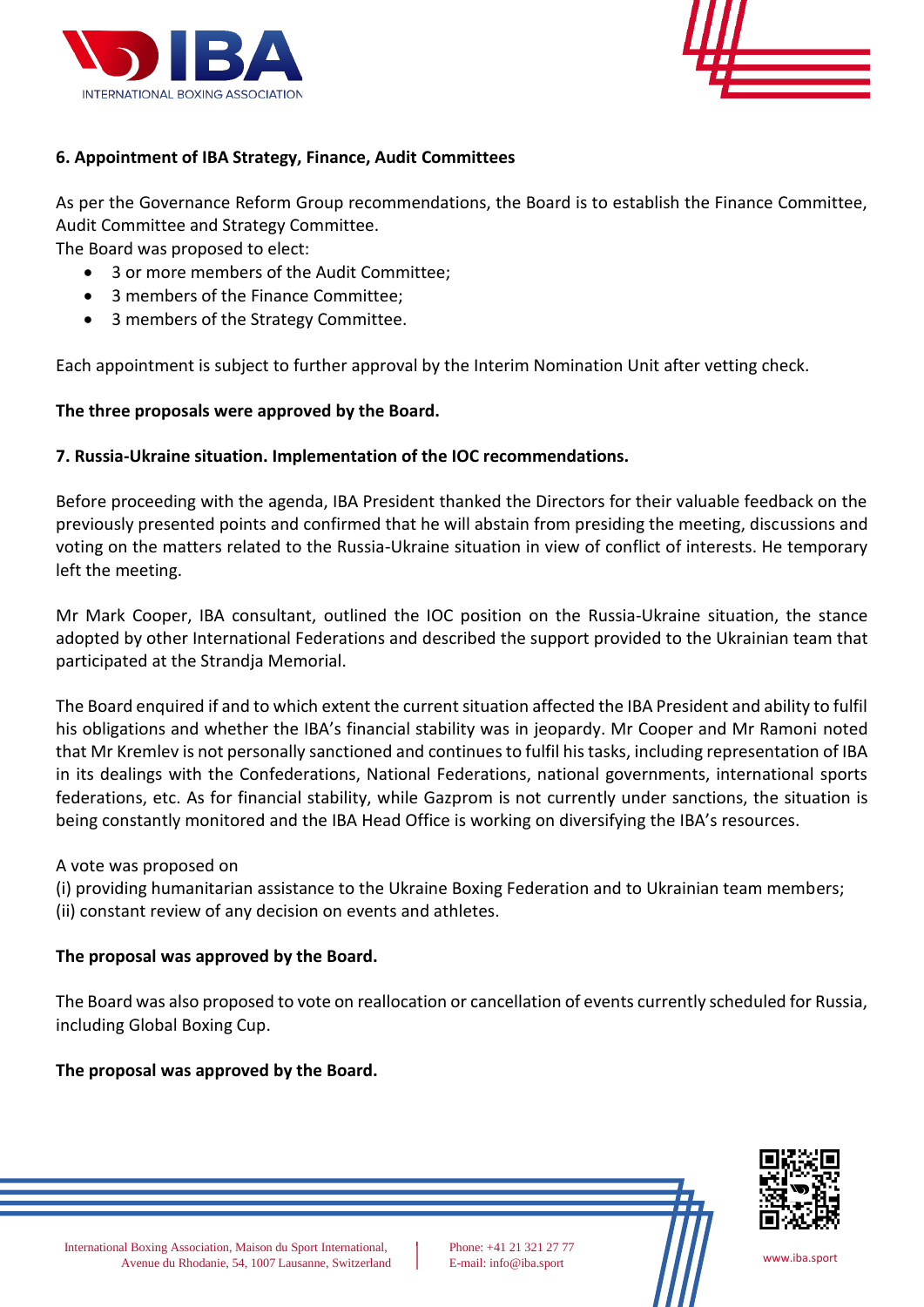



The final proposal was to vote on allowing the participation of athletes and competition officials, including R&Js, from Russia or Belarus in IBA events.

The first voting contained 4 options and did not result in the decision-making due to the lack of the absolute majority. It was therefore decided to leave only 2 options in the poll:

- 1. not to invite or to allow to participate athletes and officials, including R&Js, from Russia or Belarus in IBA events, unless this is not possible for organizational or legal reasons, whereby boxers and competition officials from Russia or Belarus may be allowed to participate as neutrals;
- 2. to invite or to allow to participate athletes and officials, including R&Js, from Russia or Belarus in IBA events as neutrals, under an IBA flag and without their national anthem.

**Option 1 (not to invite or to allow to participate athletes and competition officials, including R&Js, from Russia or Belarus in IBA events, unless this is not possible for organizational or legal reasons, whereby boxers and competitions officials from Russia or Belarus may be allowed to participate as neutrals) was approved by the absolute majority of the Board members.**

Mr Ted Tanner proposed a motion to vote on condemnation of the breach of the Olympic Truce caused by the Russian invasion of Ukraine, as supported by Belarus.

## **The proposal was approved by the Board.**

No further motions followed from the Board members.

# **8. Confederation and membership issues**

Mr Claude Ramoni presented an overview of the countries who did not submit the Annual Reporting Form as per the IBA Membership Policy.

The following steps were proposed toward National Federations, which did not submit Yearly Reports:

- Board members shall review the list of concerned National Federations and help IBA President and Head Office to identify if there are issues with the contact persons, contact details, etc;
- Once done, the IBA Head Office will grant a final deadline until March 24, 2021 to the concerned National Federations to fill-in the form;
- In the absence of answer, or in case of clearly unsatisfactory report, IBA Head Office will seek more information from the NOC, ministry of sport or the like about the situation of boxing in the country;
- Depending on the outcome of Step 3, the Board may be requested to open a formal procedure according to article 13 of the IBA Constitution, implying: (i) sending a notice of charge, (ii) granting the National Federation a deadline to answer and, possibly (iii) suspend the National Federation until a further determination is made by the Congress (that could even decide to revoke the membership)
- In any case, all necessary measures shall be undertaken by IBA to ensure that boxers affiliated to such National Federations are not prejudiced and can continue to compete.

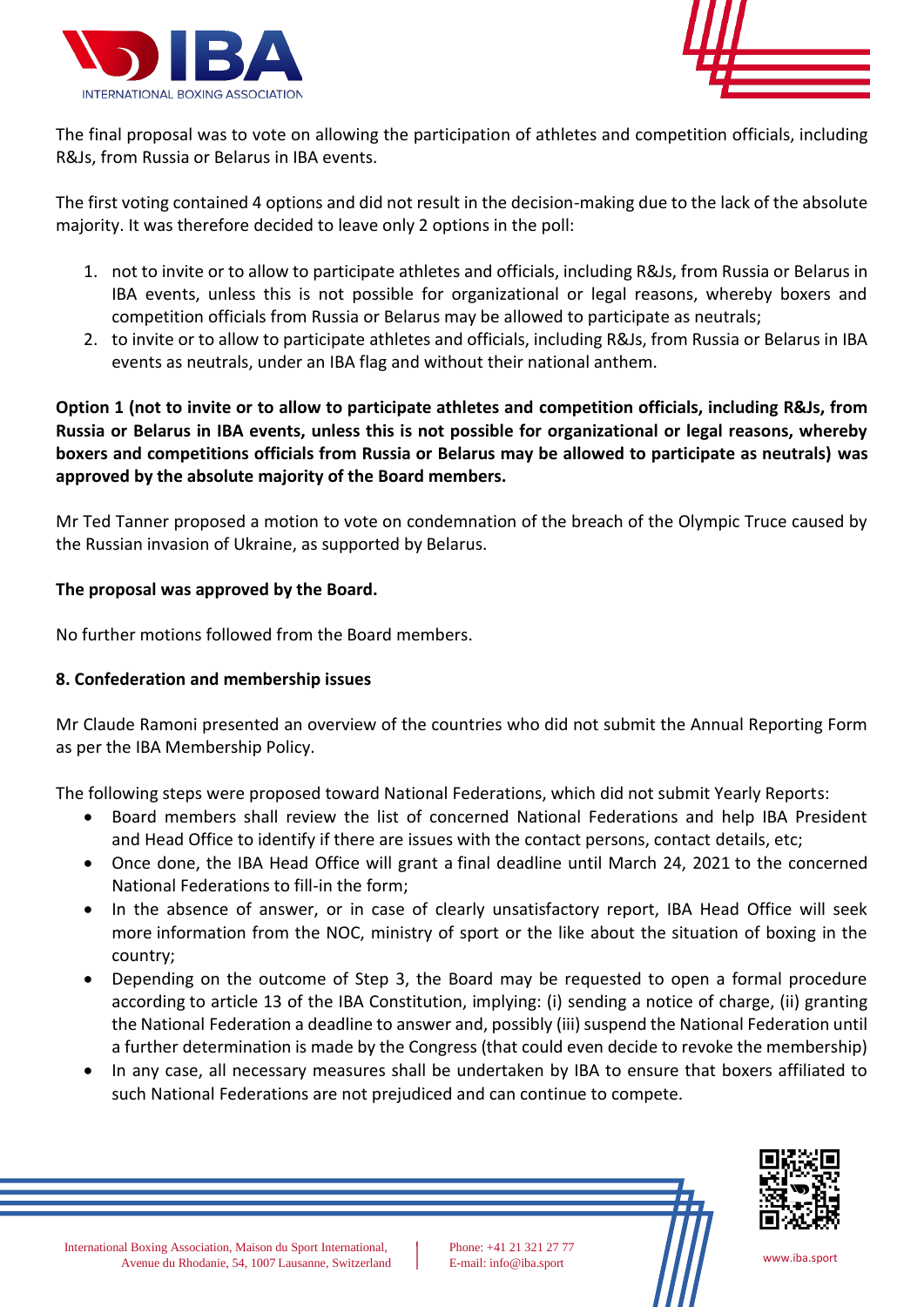



Mr Yury Zaytsev reported on the elections already conducted or scheduled in each Confederation.

Mr Claude Ramoni described the concerns related to AFBC, which still did not amend its Constitution to update it to the fully new IBA Constitution adopted in 2020 and has many issues. Mr Ramoni confirmed that

the IBA Head Office shall continue to monitor the situation and report to the Board if it appears the AFBC isunable to organise its General Meeting and elections in due time for further actions by the Board or the IBA Congress.

Mr Yury Zaytsev presented an overview of the situation with the Guinean Boxing Federation which was provisionally suspended by the AIBA Executive Committee on 12-13 July 2018, but managed to conduct the elections in 2022 under the supervision of IBA, presented the Annual Reporting Form, organizational chart and events and competitions calendar for 2022.

In view of the above, the Board was proposed to vote on lifting the suspension of the Guinean Boxing Federation due to the achieved progress.

## **The proposal was approved by the Board.**

## **9. Extension of deadline for Stage 2 of the IBA Independent Investigation**

Mr Yury Zaytsev stated that the initial deadline to provide the Report for Stage 2 was 31 March 2022, while Prof. McLaren requested to extend the deadline till 20 June 2022.

The Board was proposed to vote on the extension of the deadline to 20 June 2022.

## **The proposal was approved by the Board.**

## **10. Amendment to the IBA Procedural Rules**

Mr Claude Ramoni proposed to amend the IBA Procedural Rules due to the fact that according to the Constitution, the Ethics and Disciplinary Committees need to consist of at least three members, which is considered as a quorum. However, there are cases when due to a conflict of interests or other reasons there are not enough members available to form a panel to decide a case.

The Board was proposed to add to article 13 IBA Procedural Rules the following paragraphs:

13.2 If, further to the withdrawal of one or several member(s) of a Judicial Body, or for any other reason, a Judicial Body no longer includes enough members to constitute a panel, the Chairperson shall request the Chairperson of the other Judicial Body to provide one of its members to fill-in the vacancy and constitute a panel.

13.3 If it is the Chairperson who is unavailable, then a member of the Judicial Body appointed by the Chairperson, or the Chairperson of the other Judicial Body, shall fill-in the vacancy.